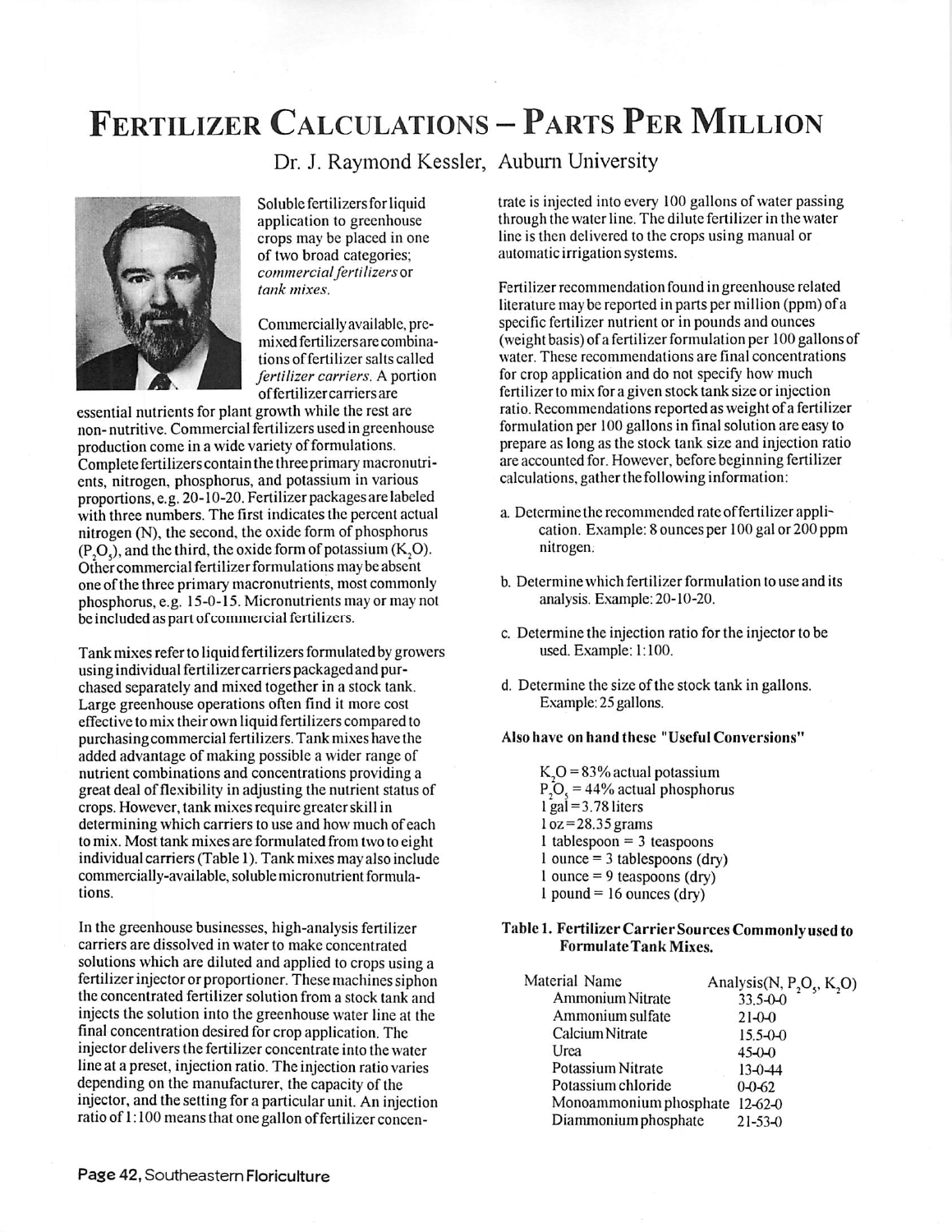## *Weight Basis:*

Example: Technical literature on chrysanthemum production recommendsthat a 20-20-20 fertilizer formulation be applied at a final concentration of 16 ounces per 100 gallons of water. How much fertilizer should be mixed in a 25 gallon stock tank if an injector with a  $1:30$  injection ratio will be used?

Step 1: Adjust the rate for the stock tank size using the following general equation:

**Equation 1** 22 per 100 gal = 02 per fertilizer stock tank 100 / Stock Tank Size (gal)

$$
\frac{16.0 \text{ oz per } 100 \text{ gal}}{100 / 25 \text{ gal}} = \frac{4.0 \text{ oz } 20 - 20 - 20 \text{ per } 25 \text{ gal}}{100 / 25 \text{ gal}}
$$

Step 2: Adjust the rate for the injection ratio. Because the injector will proportion one gallon of fertilizer concentrate into every 100 gallons of water passing through the water line, the stock solution must be 100 times more concentrate to achieve the desired concentration at the end of the hose as follows:

Equation 2  $\qquad$  oz per stock tank x injection ratio = oz per stock tank using injector 4.0 oz per 25 gal  $\times$  30 = 120.0 oz per 25 gal using a 1:30 injection ratio

One problem with recommendations on a weight basis is that the concentration of a specific fertilizer nutrient is not readily provided. Therefore, comparisons between fertilizer recommendations or utilizing different fertilizer formulations for the same recommendation is difficult. For example, which fertilizer solution contains the most nitrogen, one with 6 pounds 20-10-20 per 100 gallons or one with 8 pounds 15-15-15 per 100 gallons? The answer is not readily apparent for the rate given on a weight basis.

Recommendations based on parts per million specify the exact concentration of a specific fertilizer nutrient to apply. Preparing and applying fertilizer on a parts per million basis has one advantage over using a weight basis. Fertilizer preparation based on parts per million takes into account that different fertilizers have different quantities of nitrogen, phosphorus, and potassium. Therefore, 200 ppm nitrogen may be applied using either a 20-10-20 or a 15-15-15 formulation.

Increasingly, fertilizer recommendations found in greenhouse literature are reported on a parts per million basis. However, using parts per million recommendations does present one problem. How many pounds or ounces of a fertilizer must be added to the stock tank at a given injection ratio? The answer to this question involves converting parts per million to a weight per 100 gallon basis, then adjusting the rate for the stock tank size and the injection ratio.

### CommercialFertilizer*(ppm)*

Example: A greenhouse magazine article recommends the application of 150 ppm nitrogen using a 20-10-20 to Gloxinias. How much fertilizer must be mixed in a 25 gallon stock tank using a 1:100 injector?

Step 1: Convert the ppm recommendation to a weight basis starting with the following equation:

Equation 3: **Desired ppm**<br>
Percent of fertilizer nutrient × 0.75 = 0z of Fertilizer per 100 gal

$$
\frac{150 \text{ ppm}}{20\% \times 0.75} = 10.0 \text{ oz } 20 - 10 - 20 \text{ per } 100 \text{ gal (final solution)}
$$

Step 2: Use equation 1 to adjust for a stock tank size of 25 gallons:

 $\lambda = -$ 

$$
\frac{10.0 \text{ oz per } 100 \text{ gal}}{100 / 25 \text{ gal}} = 2.5 \text{ oz } 20 - 10 - 20 \text{ per } 25 \text{ gal}
$$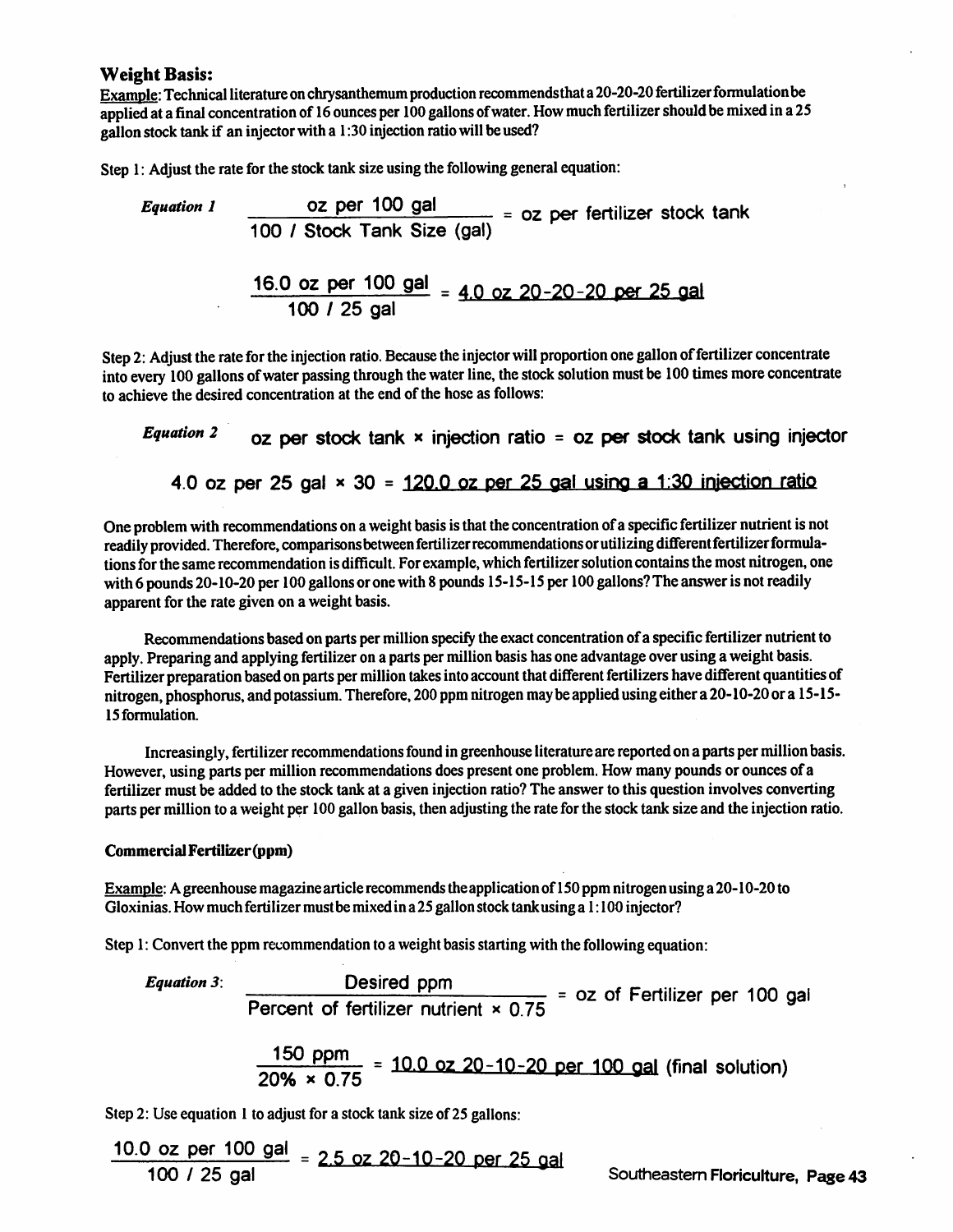Step 3: Use equation 2 to adjust the rate for a 1:100 injection ratio:

*2.5 oz per 25 gal \* 100 = 250.0 oz per 25 gal using a 1:100 injection ratio*

Step 4: At this point, it may be more useful to convert ounces to pounds and ounces where:

16 Ounces = 1 pound (dry) 
$$
\therefore
$$
 250.0 oz per 25 gal / 16 oz = 15 lbs 10 oz 20-10-20 per 25 gal for 150 ppm N

It is often of interest at this point to determine how many parts per million of actual phosphorus and potassium will be applied with the 150 ppm N from the 20-10-20. The equation for this is simply an algebraic re-arrangement of equation 3. Use the following procedure:

**Equation 4:**

oz fertilizer *per* 100 gal x 0.75 x percent fertilizer nutrient = ppm desired nutrient

*Phosphorus:* **10.0 oz per 100 gal × 0.75 × 10%**  $P_2O_5$  **= 75 ppm**  $P_2O_5$ 

For actual phosphorus:  $P_2O_6$  is 44% elemental phosphorus

75 ppm  $P_2O_5 \times 0.44 = 33$  ppm actual phosphorus

**Potassium:** *10.O* oz *per 100 gal x 0.75 x 20% KjO* = *150 ppm Kfi*

For actual potassium: K<sub>2</sub>O is 83% elemental potassium

*150 ppm rCp x 0.83* = *124 5 ppm actual potassium*

Final analysis: *150 ppm N: 33 ppm P: 124.5 ppm K*

## *Tank Mix:*

When combining two or more fertilizer carriers to formulate a tank mix, it is usually easiest to start with a carrier containing two plant nutrients of interest, usuallyphosphorus or potassium, and perform the calcula tion for nitrogen last.

Example: A grower wants to prepare a tank mix containing 200 ppm actual nitrogen and 200 ppm actual potassiumusingcalcium mtrate (15.5-0-0) and potassium nitrate (13-0-44). Howmuch ofeach carriermust be added to a 50 gallon stock tank for delivery through a 1:100 injector?

Start with the potassium nitrate because it contains both nitrogen and potassium. Since potassium nitrate contains 13% actual nitrogen and 44% K<sub>7</sub>O, first calculate the amount of potassium nitrate to add to 100 gallons to get 200 ppm actual potassium. However, the 44% is not actual potassium, it is K<sub>2</sub>O.

Step 1: Convert 44% K<sub>,</sub>O to actual K. K<sub>,</sub>O contains 83% actual potassium, therefore:

*44%* KjO potassium nitrate x 0.83 = 36.52% actual potassium

Step 2: Determine ounces per 100 gallons of potassium nitrate for 200 ppm actual potassium using equation 3.

$$
\frac{200 \text{ ppm}}{36.52\% \times 0.75} = 7.3 \text{ oz } 13 - 0 - 44 \text{ per } 100 \text{ gal (final solution)}
$$

Step 3: But wait... how much nitrogen was add? Calculate how much nitrogen is being provided by mixing 7.3 ounces of potassium nitrate in 100 gallons of water. This requires using equation 4:

7.3 oz per 100 gal  $\times$  0.75  $\times$  13% N = 71,175 ppm actual nitrogen

Page 44, Southeastern Floriculture

 $\sim$